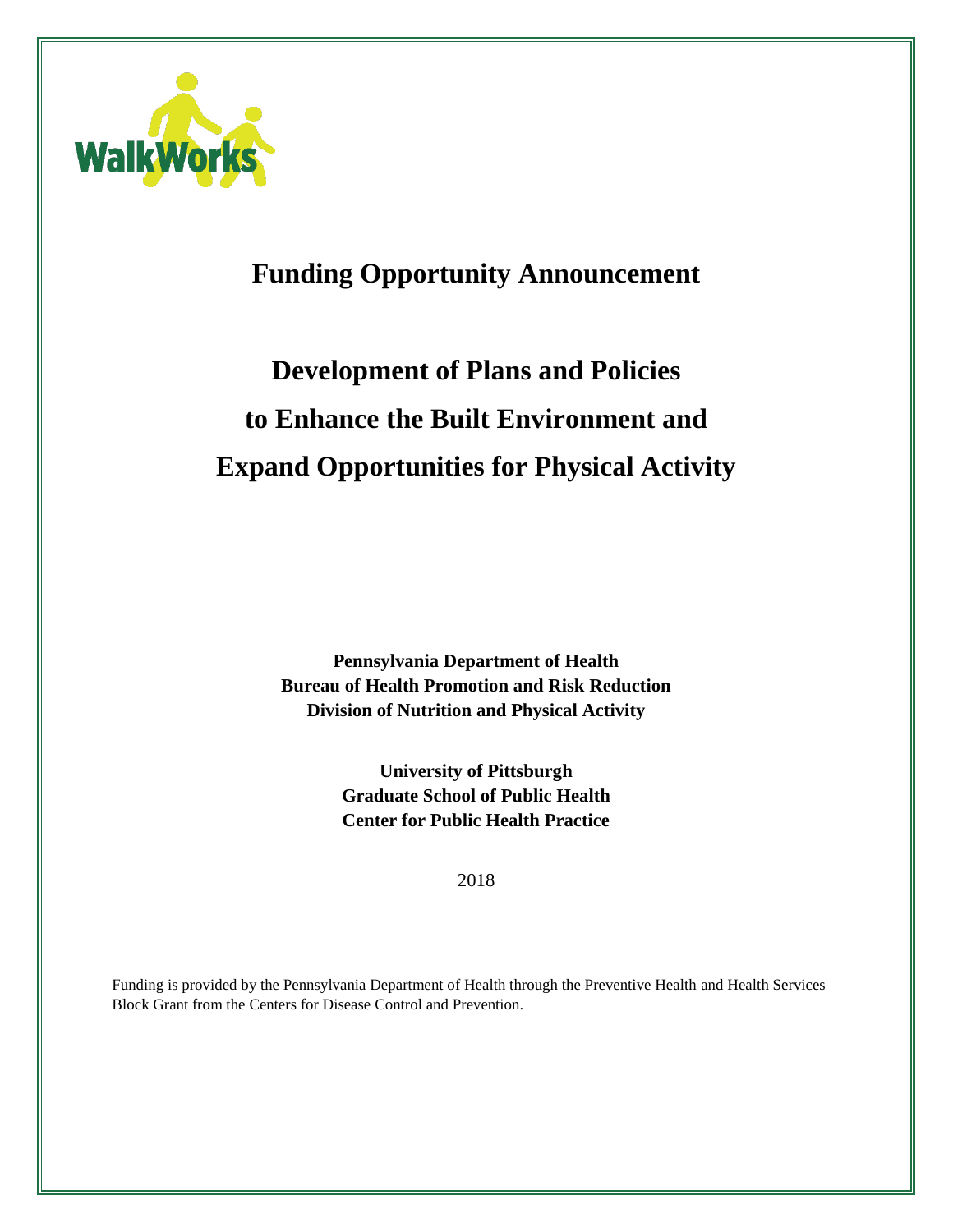# **CONTENTS**

| 2. |  |
|----|--|
| 3. |  |
|    |  |
|    |  |
|    |  |
|    |  |
|    |  |
|    |  |
|    |  |
|    |  |

Appendix A: Expectations for Plans and Policies

Appendix B: Letter of Intent (template)

Appendix C: Application Form

Appendix D: Resources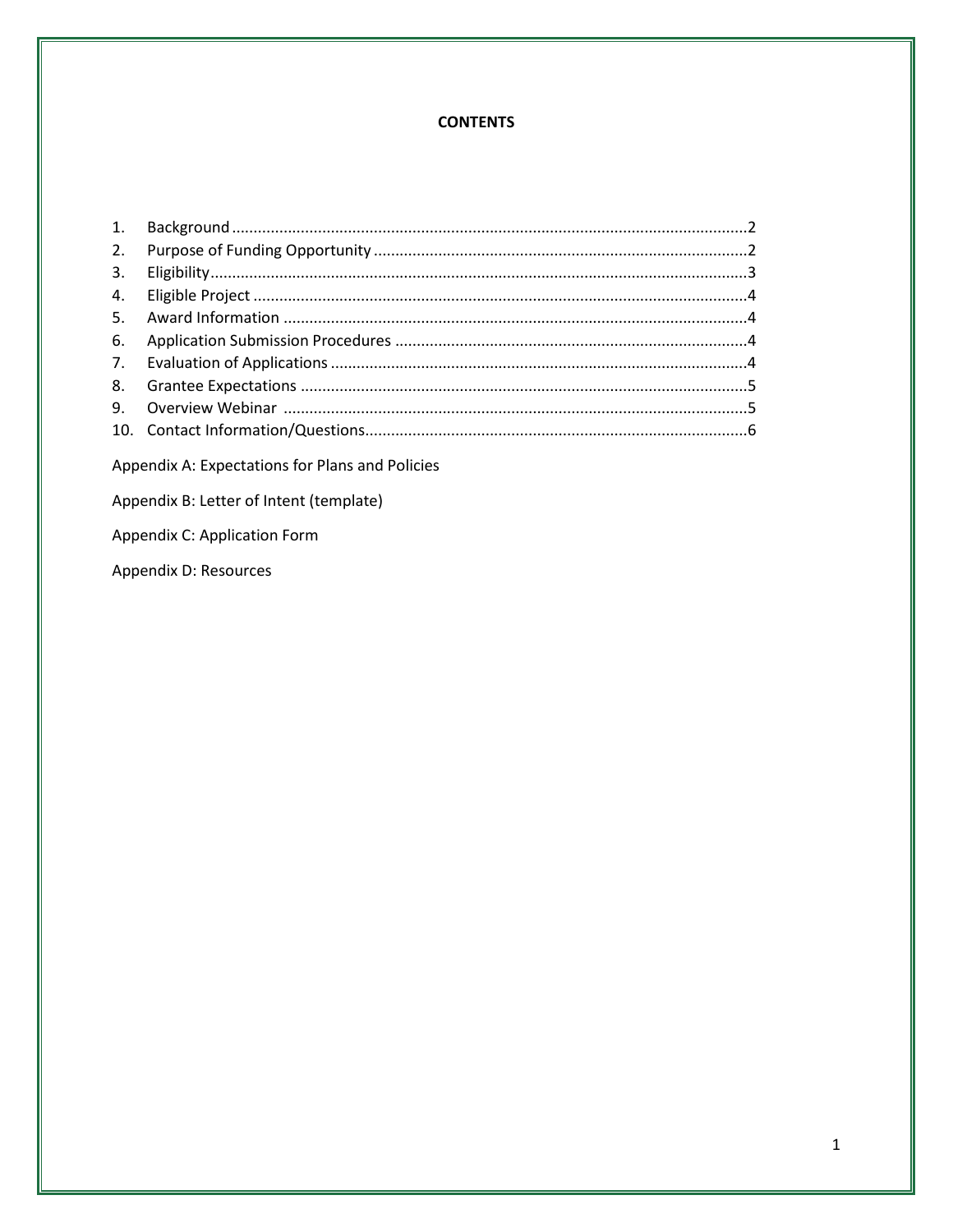# **Funding Opportunity for the Development of Plans and Policies to Enhance the Built Environment and Expand Opportunities for Physical Activity**

# **1. Background**

Since 2014, the Pennsylvania Department of Health (Department or PA DOH), Division of Nutrition and Physical Activity, has been collaborating with the University of Pittsburgh Graduate School of Public Health Center for Public Health Practice (the University) in conjunction with the Swanson School of Engineering Center for Sustainable Transportation Infrastructure to increase opportunities for physical activity utilizing the built environment. To-date, with the engagement of 24 communitybased partners, 82 walking routes have been created in 17 Pennsylvania counties. The program through which the routes and walking groups have been formed is WalkWorks. In the fall of 2017, WalkWorks began offering financial assistance to municipal entities for the development of active transportation plans (ATPs) and related policies. For information about WalkWorks, including the location of our partners and walking routes as well as the four funded municipalities, please visit the [pawalkworks](http://www.health.pa.gov/WalkWorks/Pages/default.aspx#.WU1ynuvytaQ) website.

Studies indicate active transportation, such as walking and biking, reduces the risks of being overweight and having hypertension, diabetes or heart disease. Childhood and adult overweight and obesity rates have reached epidemic proportions in Pennsylvania and across the nation. In Pennsylvania, 30.3 percent of adults were obese and 35.2 percent were overweight in 2016. Between 2014 and 2016, a significant obesity disparity existed for Hispanics (40 percent) and Blacks (37 percent) compared with non-Hispanic Whites (29 percent).<sup>ii</sup> In the 2015-2016 school year, 18 percent of school-aged children in grades K through 12 were obese and 15.8 percent were overweight.<sup>ii</sup> In addition, 27.8 percent of children ages 2-4 years old had overweight or obesity in 2014 (WIC). In 2016, 22.9 percent of Pennsylvania adults indicated participating in no physical activity in the past month.<sup>iv</sup>

In April 2018, the Centers for Disease Control and Prevention released "Be Active: Community Routes + Destinations," a package of resources designed to advance the findings of the U.S. Community Preventive Services Task Force, *which recommends built environment approaches that* combine interventions to improve transportation systems with land use and community design interventions to increase physical activity. The combined interventions connect friendly, active means of traveling to everyday destinations so that it is safe and convenient for people of all abilities to walk, bike and use wheelchairs.

While community design has long been the domain of land use and transportation planners, it has become increasingly obvious that communities will benefit from greater collaboration of public health practitioners and municipal planning entities and other partners to create built environments that better support health. This Funding Opportunity Announcement (FOA) is responsive to the shift that must be achieved with regard to how we plan and design communities to increase walking, wheeling and public transit for a healthier population. This shift requires policy – the basis for this funding opportunity.

# **2. Purpose of Funding Opportunity**

WalkWorks is pleased to be able to provide financial assistance to communities to develop plans that will, when implemented, enable/enhance pedestrian and bicycle connections to vital local destinations transportation systems (if applicable) and increase safe and accessible opportunities for residents to be physically active. This funding opportunity, by increasing opportunities for physical activity, aims to address major risk behaviors that contribute to chronic disease.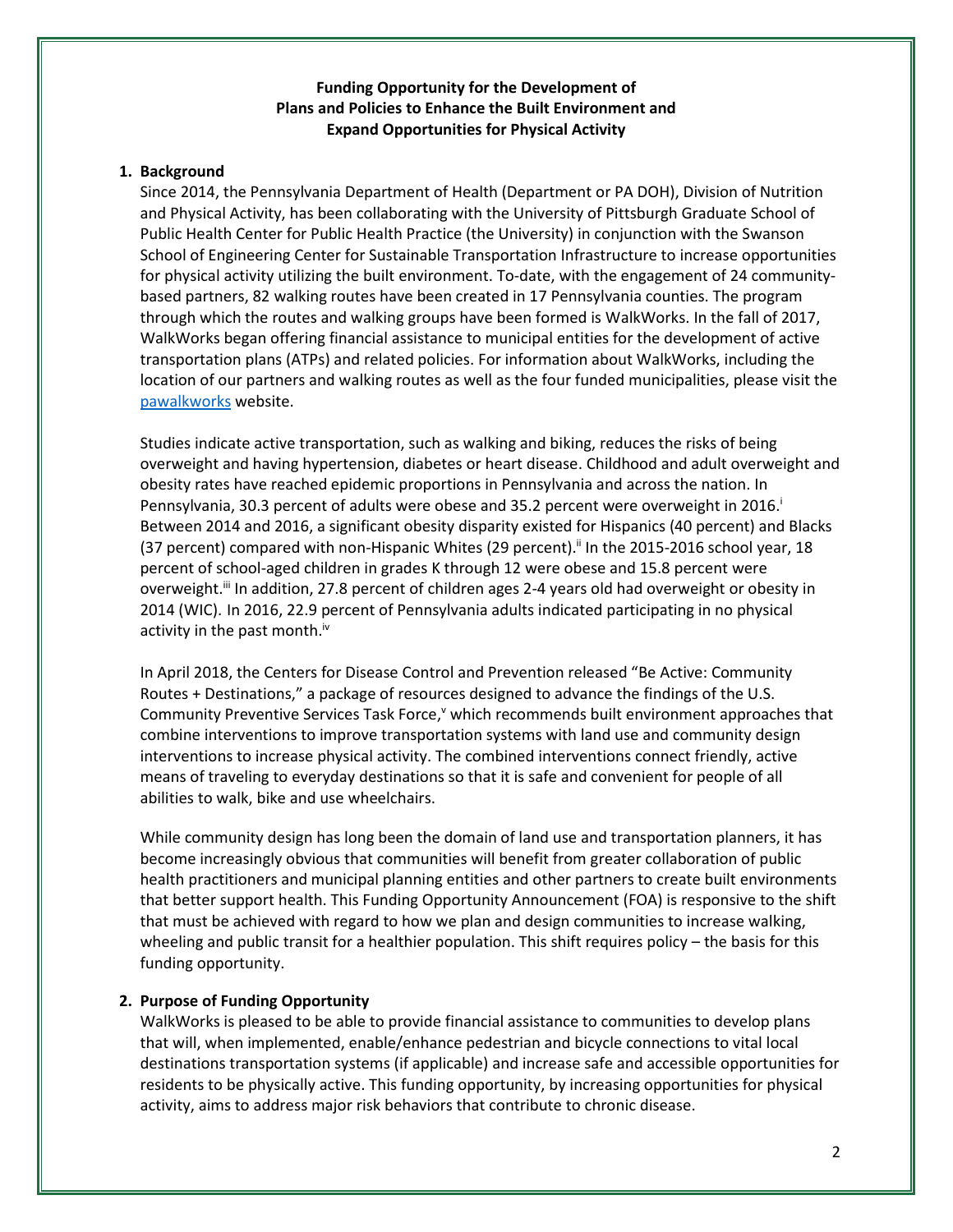# **3. Eligibility**

This program is to assist municipalities with enhancing the built environment of their communities by increasing active transportation and connectivity to common destinations. In this context, active transportation includes walking, biking and public transit.

Eligible applicants are municipalities, Metropolitan and Rural Planning Organizations (MPOs/RPOs) and similar types of organizations with the capacity to accomplish the proposed project.

# **4. Eligible Projects**

Funds will be available to a limited number of municipal or multiple-municipal applicants (hereinafter referred to as municipalities or applicants) to assist with:

- a. The development of a transportation plan, which will identify and prioritize projects related to modes of active transportation with an emphasis on walking and biking; and/or
- b. The development of policies such as Complete Streets or Vision Zero that include language in support of environmental changes for enhancing places for physical activity with an emphasis on walking.

The transportation plan may be a component of a comprehensive plan as required by the Municipal Planning Code or a stand-alone document. If stand-alone, the plan must be consistent with the comprehensive plans of the municipality and/or county; if not consistent, the reasoning should be included (e.g., the age of the comprehensive plan). See Appendix A for guidelines pertaining to both options.

An applicant may submit more than one application. For example, an MPO may submit applications on behalf of two municipalities. A single municipality may submit one application for the development of a transportation plan and another for the development of a policy.

# **5. Award Information**

Funding for the awards is made possible by the Pennsylvania Department of Health through the Preventive Health and Health Services Block Grant from the Centers for Disease Control and Prevention and will be administered by the University. Awards will range between \$10,000 to \$20,000 for the development of the transportation plan and between \$3,000 and \$5,000 to assist with the development of Complete Streets and/or Vision Zero policies. The number of awards for each will be dependent on the number of applications received, the amounts requested and the applicant's documented ability to meet the criteria set forth in this announcement.

Applicants should indicate whether the grant will be the sole source of funding or whether it will be supplemented with other funding. Matching funds are not required, though proposals that include commitments of local funding, the leveraging of concurrent grants, in-kind contributions or other resources that will support this effort are encouraged and will receive credit for such.

The University will provide applicants written notice of the status of their applications on or about November 30, 2018. The anticipated term of the award is December 2018 thru September 2019.

# **6. Application Submission Procedures**

a. To assist the University with projecting the number and types of applications, potential applicants are encouraged to submit a Letter of Intent by October 19, 2018; see Appendix B for template and submittal information. This letter is not required nor will it obligate you in any way. If it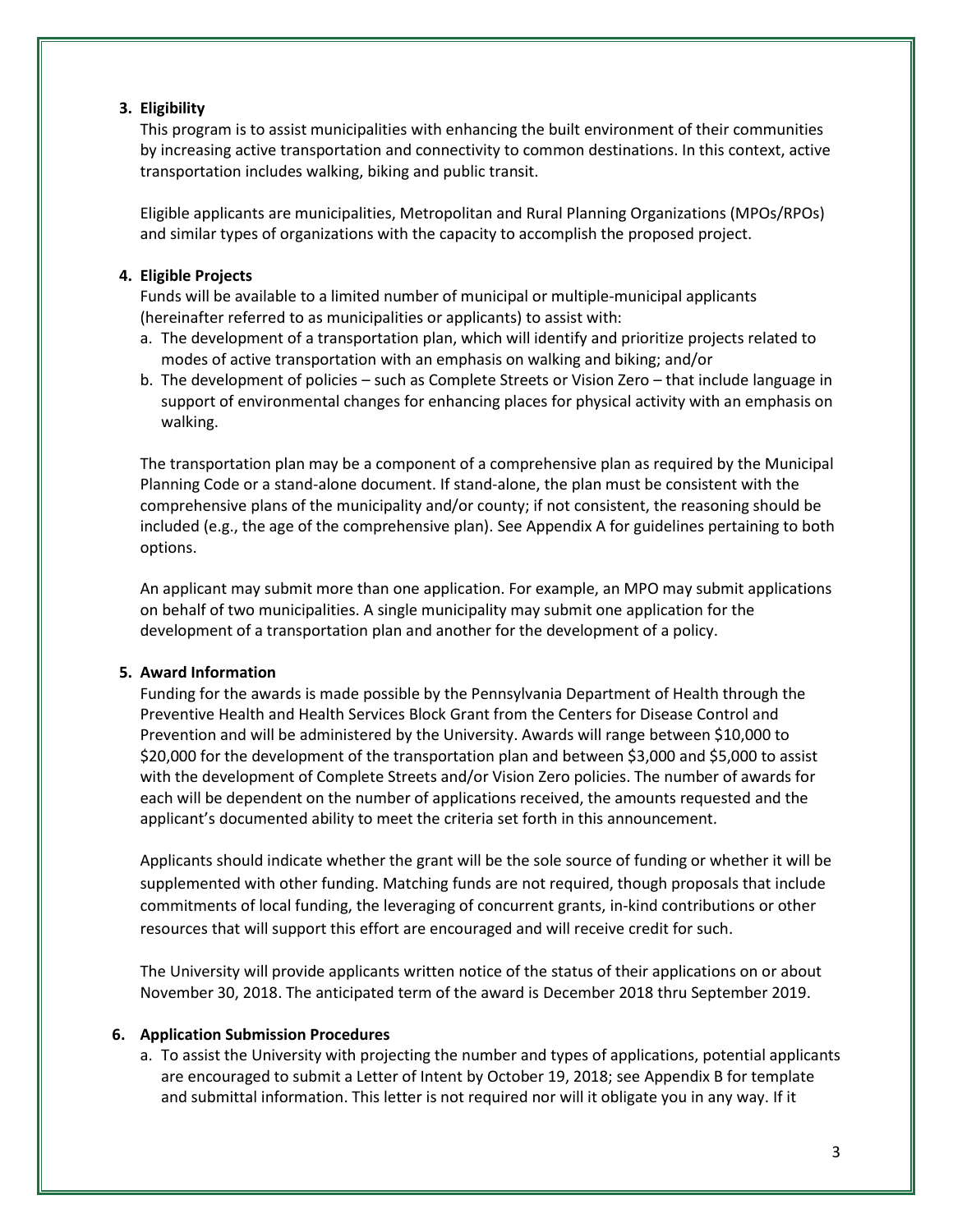becomes necessary to revise any part of the application guidelines or process, those who have submitted Letters of Intent will be notified.

- b. Applicants are required to use the application form that is included with this Announcement and submit it t[o pawalkworks@pitt.edu](mailto:pawalkworks@pitt.edu) **no later than 5:00 p.m. on October 26, 2018**; applications received at 5:01 p.m. or after will not be considered. See Appendix C for application.
- c. The decision of the University with regard to selection of grantees is final.

# **7. Evaluation of Applications**

Applications will be reviewed by a team of representatives of the Departments of Health, Transportation and Conservation and Natural Resources, the University and others whose input is determined, by the PA DOH and University, to be objective and valuable. Following are the elements on which the applications will be evaluated:

- a. Proposed scope of work addresses the need for the plan or policy with regard to the community (i.e., depending on applicability to proposal: demographics, pedestrian and bicycle facilities, crash data).
- b. Proposed scope of work refers to how project is expected to improve outcomes/benefits i.e., how the plan or policy will enhance the built environment to increase opportunities for physical activity with potential connections of transportation systems such as sidewalks, public transit, bicycle facilities, and trails to community destinations (e.g., schools, libraries, grocery stores).
- c. Compliance with or relationship to county or MPO/RPO plan.
- d. Commitment of resources i.e., qualified internal personnel and/or engagement of a consultant with experience in the field of active transportation – is appropriate. Note: The engagement of a professional planning or engineering consultant is encouraged. Staff or the consultant should be skilled in eliciting public participation.
- e. Realistic timetable proposed.
- f. A letter from or resolution by the governing body, in support of the application and commitment to carry out the project – if awarded the funds (and any other documentation of support the applicant wishes to include).
- g. Estimated project costs consistent with those on the application form and that justify the amount of requested funds.

Applications accompanied by letters or resolutions documenting supplemental funding, including the amount of contribution, will receive additional credit.

Communties with documented health disparities and/or communities located in counties with documented health disparities will receive additional consideration.

# **8. Grantee Expectations**

- a. The grantee will be required to enter into an agreement with the University.
- b. The grantee agrees to assume responsibility for tasks outlined in a letter provided by the University, which will include the organization and use of a stakeholder group to ensure support and optimize collaboration. The stakeholder group should include, though need not be limited to, representatives from the following sectors:
	- i. Health;
	- ii. Education;
	- iii. Economic development;
	- iv. Planning (municipal, at a minimum; county, if deemed appropriate);
	- v. Department of Conservation and Natural Resources;
	- vi. PennDOT Bike/Ped Coordinator (District Office);
	- vii. Advocacy groups (e.g., bicycle, pedestrian, disability);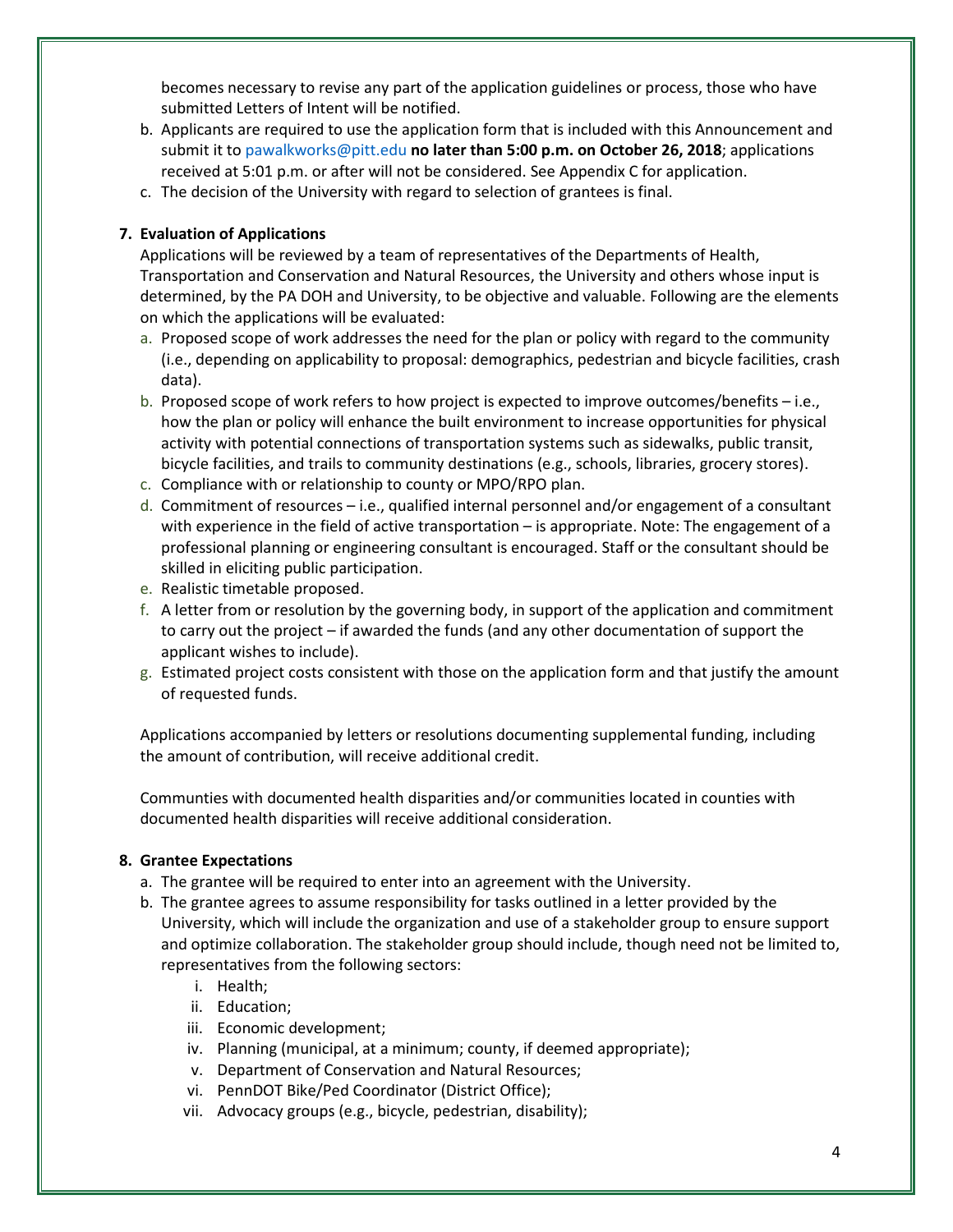- viii. Community-at-large; and
- ix. The governing body (i.e., a minimum of one member of the council or board of supervisors of the municipality).
- c. The University shall require a minimum of one grantee to apply for a Peer-to-Peer Grant, a program of the Department of Conservation and Natural Resources. The University will provide technical assistance and help to facilitate the submission of the application.
- d. The grantee will be required to participate in bi-weekly calls with the University.
- e. All grantee organizations will be requested to adopt a Health in All Policies resolution one whereby the decision-making body of the organization agrees to consider health in its future deliberations, as well as include multiple collaborators in appropriate situations; the University will provide a template.
- f. The grantee shall submit brief progress reports (template to be provided by the University) and draft and final plans in accordance with the following dates:

Reporting Period\* and a second period and a second period and a second period and a second period  $\mathbb{R}$ January 1, 2019 – March 31, 2019 **April 15, 2019** April 1, 2019 – June 30, 2019 **July 15, 2019** July 1, 2019 – September 30, 2019 October 15, 2019\*\*

\*Subject to amendment, based on effective date of award. \*\*Plan to accompany or be submitted in lieu of report.

g. The University will provide a draft press release to grantees after official written notification of award. Any subsequent publication or media release issued by the grantee throughout the life of the grant must include the following language: *Funding is provided by the Pennsylvania Department of Health through the Preventive Health and Health Services Block Grant from the Centers for Disease Control and Prevention.*

#### **9. Overview Webinar**

An overview webinar to review the goals of this funding opportunity, the application process, expectations of grantees and any questions from interested parties is scheduled to be held October 9, 2018 from 1:30 p.m. to 2:30 p.m. At least one grant recipient from the 2017-18 funding opportunity will be available to share their experience. To participate, call: 877-262-2695; access code, 4979341. Adobe Connect will be used to administer the web conference for those who wish to view materials. To connect, link to: [https://marphtc.adobeconnect.com/r5nwb1lnzh8/.](https://marphtc.adobeconnect.com/r5nwb1lnzh8/) Participation in the webinar is not required.

#### **10. Contact Information/Questions**

Questions about this FOA should be directed to Carol Reichbaum, WalkWorks Project Director, University of Pittsburgh Graduate School of Public Health – Center for Public Health Practice: [pawalkworks@pitt.edu.](mailto:CAROLR@pitt.edu) Questions may be sent up to 7 days prior to the application deadline.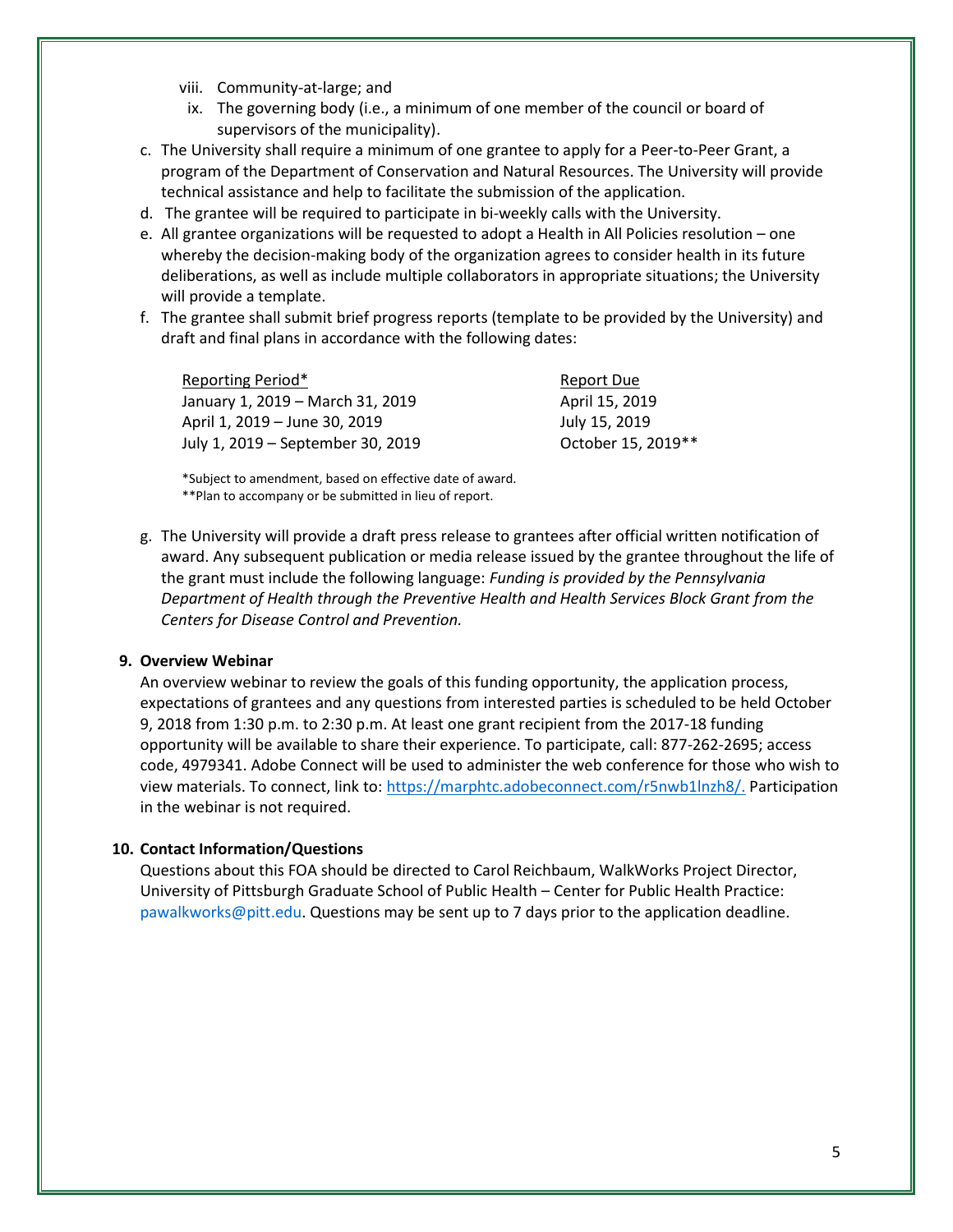[https://nccd.cdc.gov/BRFSSPrevalence/rdPage.aspx?rdReport=DPH\\_BRFSS.ExploreByLocation&rdProcessAction=&](https://nccd.cdc.gov/BRFSSPrevalence/rdPage.aspx?rdReport=DPH_BRFSS.ExploreByLocation&rdProcessAction=&SaveFileGenerated=1&irbLocationType=States&islLocation=42&islState=&islCounty=&islClass=CLASS14&islTopic=TOPIC09&islYear=2016&hidLocationType=States&hidLocation=42&hidClass=CLASS14&hidTopic=TOPIC09&hidTopicName=BMI+Categories&hidYear=2016&irbShowFootnotes=Show&rdICL-iclIndicators=_BMI5CAT&iclIndicators_rdExpandedCollapsedHistory=&iclIndicators=_BMI5CAT&hidPreviouslySelectedIndicators=&DashboardColumnCount=2&rdShowElementHistory=&rdScrollX=0&rdScrollY=0&rdRnd=71473) [SaveFileGenerated=1&irbLocationType=States&islLocation=42&islState=&islCounty=&islClass=CLASS14&islTopic=T](https://nccd.cdc.gov/BRFSSPrevalence/rdPage.aspx?rdReport=DPH_BRFSS.ExploreByLocation&rdProcessAction=&SaveFileGenerated=1&irbLocationType=States&islLocation=42&islState=&islCounty=&islClass=CLASS14&islTopic=TOPIC09&islYear=2016&hidLocationType=States&hidLocation=42&hidClass=CLASS14&hidTopic=TOPIC09&hidTopicName=BMI+Categories&hidYear=2016&irbShowFootnotes=Show&rdICL-iclIndicators=_BMI5CAT&iclIndicators_rdExpandedCollapsedHistory=&iclIndicators=_BMI5CAT&hidPreviouslySelectedIndicators=&DashboardColumnCount=2&rdShowElementHistory=&rdScrollX=0&rdScrollY=0&rdRnd=71473) [OPIC09&islYear=2016&hidLocationType=States&hidLocation=42&hidClass=CLASS14&hidTopic=TOPIC09&hidTopic](https://nccd.cdc.gov/BRFSSPrevalence/rdPage.aspx?rdReport=DPH_BRFSS.ExploreByLocation&rdProcessAction=&SaveFileGenerated=1&irbLocationType=States&islLocation=42&islState=&islCounty=&islClass=CLASS14&islTopic=TOPIC09&islYear=2016&hidLocationType=States&hidLocation=42&hidClass=CLASS14&hidTopic=TOPIC09&hidTopicName=BMI+Categories&hidYear=2016&irbShowFootnotes=Show&rdICL-iclIndicators=_BMI5CAT&iclIndicators_rdExpandedCollapsedHistory=&iclIndicators=_BMI5CAT&hidPreviouslySelectedIndicators=&DashboardColumnCount=2&rdShowElementHistory=&rdScrollX=0&rdScrollY=0&rdRnd=71473) [Name=BMI+Categories&hidYear=2016&irbShowFootnotes=Show&rdICL-](https://nccd.cdc.gov/BRFSSPrevalence/rdPage.aspx?rdReport=DPH_BRFSS.ExploreByLocation&rdProcessAction=&SaveFileGenerated=1&irbLocationType=States&islLocation=42&islState=&islCounty=&islClass=CLASS14&islTopic=TOPIC09&islYear=2016&hidLocationType=States&hidLocation=42&hidClass=CLASS14&hidTopic=TOPIC09&hidTopicName=BMI+Categories&hidYear=2016&irbShowFootnotes=Show&rdICL-iclIndicators=_BMI5CAT&iclIndicators_rdExpandedCollapsedHistory=&iclIndicators=_BMI5CAT&hidPreviouslySelectedIndicators=&DashboardColumnCount=2&rdShowElementHistory=&rdScrollX=0&rdScrollY=0&rdRnd=71473)

[iclIndicators=\\_BMI5CAT&iclIndicators\\_rdExpandedCollapsedHistory=&iclIndicators=\\_BMI5CAT&hidPreviouslySelec](https://nccd.cdc.gov/BRFSSPrevalence/rdPage.aspx?rdReport=DPH_BRFSS.ExploreByLocation&rdProcessAction=&SaveFileGenerated=1&irbLocationType=States&islLocation=42&islState=&islCounty=&islClass=CLASS14&islTopic=TOPIC09&islYear=2016&hidLocationType=States&hidLocation=42&hidClass=CLASS14&hidTopic=TOPIC09&hidTopicName=BMI+Categories&hidYear=2016&irbShowFootnotes=Show&rdICL-iclIndicators=_BMI5CAT&iclIndicators_rdExpandedCollapsedHistory=&iclIndicators=_BMI5CAT&hidPreviouslySelectedIndicators=&DashboardColumnCount=2&rdShowElementHistory=&rdScrollX=0&rdScrollY=0&rdRnd=71473) [tedIndicators=&DashboardColumnCount=2&rdShowElementHistory=&rdScrollX=0&rdScrollY=0&rdRnd=71473](https://nccd.cdc.gov/BRFSSPrevalence/rdPage.aspx?rdReport=DPH_BRFSS.ExploreByLocation&rdProcessAction=&SaveFileGenerated=1&irbLocationType=States&islLocation=42&islState=&islCounty=&islClass=CLASS14&islTopic=TOPIC09&islYear=2016&hidLocationType=States&hidLocation=42&hidClass=CLASS14&hidTopic=TOPIC09&hidTopicName=BMI+Categories&hidYear=2016&irbShowFootnotes=Show&rdICL-iclIndicators=_BMI5CAT&iclIndicators_rdExpandedCollapsedHistory=&iclIndicators=_BMI5CAT&hidPreviouslySelectedIndicators=&DashboardColumnCount=2&rdShowElementHistory=&rdScrollX=0&rdScrollY=0&rdRnd=71473)

ii Centers for Disease Control and Prevention, National Center for Chronic Disease Prevention and Health Promotion, Division of Population Health. BRFSS Prevalence & Trends Data [online]. 2015. [accessed Aug 08, 2018]. URL:

[https://nccd.cdc.gov/BRFSSPrevalence/rdPage.aspx?rdReport=DPH\\_BRFSS.ExploreByLocation&rdProcessAction=&](https://nccd.cdc.gov/BRFSSPrevalence/rdPage.aspx?rdReport=DPH_BRFSS.ExploreByLocation&rdProcessAction=&SaveFileGenerated=1&irbLocationType=States&islLocation=42&islState=&islCounty=&islClass=CLASS14&islTopic=TOPIC09&islYear=2016&hidLocationType=States&hidLocation=42&hidClass=CLASS14&hidTopic=TOPIC09&hidTopicName=BMI+Categories&hidYear=2016&irbShowFootnotes=Show&rdICL-iclIndicators=_BMI5CAT&iclIndicators_rdExpandedCollapsedHistory=&iclIndicators=_BMI5CAT&hidPreviouslySelectedIndicators=&DashboardColumnCount=2&rdShowElementHistory=divTopicUpdating%3dHide%2cislTopic%3dShow%2cdivYearUpdating%3dHide%2cislYear%3dShow%2c&rdScrollX=0&rdScrollY=0&rdRnd=66761) [SaveFileGenerated=1&irbLocationType=States&islLocation=42&islState=&islCounty=&islClass=CLASS14&islTopic=T](https://nccd.cdc.gov/BRFSSPrevalence/rdPage.aspx?rdReport=DPH_BRFSS.ExploreByLocation&rdProcessAction=&SaveFileGenerated=1&irbLocationType=States&islLocation=42&islState=&islCounty=&islClass=CLASS14&islTopic=TOPIC09&islYear=2016&hidLocationType=States&hidLocation=42&hidClass=CLASS14&hidTopic=TOPIC09&hidTopicName=BMI+Categories&hidYear=2016&irbShowFootnotes=Show&rdICL-iclIndicators=_BMI5CAT&iclIndicators_rdExpandedCollapsedHistory=&iclIndicators=_BMI5CAT&hidPreviouslySelectedIndicators=&DashboardColumnCount=2&rdShowElementHistory=divTopicUpdating%3dHide%2cislTopic%3dShow%2cdivYearUpdating%3dHide%2cislYear%3dShow%2c&rdScrollX=0&rdScrollY=0&rdRnd=66761) [OPIC09&islYear=2016&hidLocationType=States&hidLocation=42&hidClass=CLASS14&hidTopic=TOPIC09&hidTopic](https://nccd.cdc.gov/BRFSSPrevalence/rdPage.aspx?rdReport=DPH_BRFSS.ExploreByLocation&rdProcessAction=&SaveFileGenerated=1&irbLocationType=States&islLocation=42&islState=&islCounty=&islClass=CLASS14&islTopic=TOPIC09&islYear=2016&hidLocationType=States&hidLocation=42&hidClass=CLASS14&hidTopic=TOPIC09&hidTopicName=BMI+Categories&hidYear=2016&irbShowFootnotes=Show&rdICL-iclIndicators=_BMI5CAT&iclIndicators_rdExpandedCollapsedHistory=&iclIndicators=_BMI5CAT&hidPreviouslySelectedIndicators=&DashboardColumnCount=2&rdShowElementHistory=divTopicUpdating%3dHide%2cislTopic%3dShow%2cdivYearUpdating%3dHide%2cislYear%3dShow%2c&rdScrollX=0&rdScrollY=0&rdRnd=66761) [Name=BMI+Categories&hidYear=2016&irbShowFootnotes=Show&rdICL-](https://nccd.cdc.gov/BRFSSPrevalence/rdPage.aspx?rdReport=DPH_BRFSS.ExploreByLocation&rdProcessAction=&SaveFileGenerated=1&irbLocationType=States&islLocation=42&islState=&islCounty=&islClass=CLASS14&islTopic=TOPIC09&islYear=2016&hidLocationType=States&hidLocation=42&hidClass=CLASS14&hidTopic=TOPIC09&hidTopicName=BMI+Categories&hidYear=2016&irbShowFootnotes=Show&rdICL-iclIndicators=_BMI5CAT&iclIndicators_rdExpandedCollapsedHistory=&iclIndicators=_BMI5CAT&hidPreviouslySelectedIndicators=&DashboardColumnCount=2&rdShowElementHistory=divTopicUpdating%3dHide%2cislTopic%3dShow%2cdivYearUpdating%3dHide%2cislYear%3dShow%2c&rdScrollX=0&rdScrollY=0&rdRnd=66761)

[iclIndicators=\\_BMI5CAT&iclIndicators\\_rdExpandedCollapsedHistory=&iclIndicators=\\_BMI5CAT&hidPreviouslySelec](https://nccd.cdc.gov/BRFSSPrevalence/rdPage.aspx?rdReport=DPH_BRFSS.ExploreByLocation&rdProcessAction=&SaveFileGenerated=1&irbLocationType=States&islLocation=42&islState=&islCounty=&islClass=CLASS14&islTopic=TOPIC09&islYear=2016&hidLocationType=States&hidLocation=42&hidClass=CLASS14&hidTopic=TOPIC09&hidTopicName=BMI+Categories&hidYear=2016&irbShowFootnotes=Show&rdICL-iclIndicators=_BMI5CAT&iclIndicators_rdExpandedCollapsedHistory=&iclIndicators=_BMI5CAT&hidPreviouslySelectedIndicators=&DashboardColumnCount=2&rdShowElementHistory=divTopicUpdating%3dHide%2cislTopic%3dShow%2cdivYearUpdating%3dHide%2cislYear%3dShow%2c&rdScrollX=0&rdScrollY=0&rdRnd=66761) [tedIndicators=&DashboardColumnCount=2&rdShowElementHistory=divTopicUpdating%3dHide%2cislTopic%3dSh](https://nccd.cdc.gov/BRFSSPrevalence/rdPage.aspx?rdReport=DPH_BRFSS.ExploreByLocation&rdProcessAction=&SaveFileGenerated=1&irbLocationType=States&islLocation=42&islState=&islCounty=&islClass=CLASS14&islTopic=TOPIC09&islYear=2016&hidLocationType=States&hidLocation=42&hidClass=CLASS14&hidTopic=TOPIC09&hidTopicName=BMI+Categories&hidYear=2016&irbShowFootnotes=Show&rdICL-iclIndicators=_BMI5CAT&iclIndicators_rdExpandedCollapsedHistory=&iclIndicators=_BMI5CAT&hidPreviouslySelectedIndicators=&DashboardColumnCount=2&rdShowElementHistory=divTopicUpdating%3dHide%2cislTopic%3dShow%2cdivYearUpdating%3dHide%2cislYear%3dShow%2c&rdScrollX=0&rdScrollY=0&rdRnd=66761) [ow%2cdivYearUpdating%3dHide%2cislYear%3dShow%2c&rdScrollX=0&rdScrollY=0&rdRnd=66761](https://nccd.cdc.gov/BRFSSPrevalence/rdPage.aspx?rdReport=DPH_BRFSS.ExploreByLocation&rdProcessAction=&SaveFileGenerated=1&irbLocationType=States&islLocation=42&islState=&islCounty=&islClass=CLASS14&islTopic=TOPIC09&islYear=2016&hidLocationType=States&hidLocation=42&hidClass=CLASS14&hidTopic=TOPIC09&hidTopicName=BMI+Categories&hidYear=2016&irbShowFootnotes=Show&rdICL-iclIndicators=_BMI5CAT&iclIndicators_rdExpandedCollapsedHistory=&iclIndicators=_BMI5CAT&hidPreviouslySelectedIndicators=&DashboardColumnCount=2&rdShowElementHistory=divTopicUpdating%3dHide%2cislTopic%3dShow%2cdivYearUpdating%3dHide%2cislYear%3dShow%2c&rdScrollX=0&rdScrollY=0&rdRnd=66761)

iii Pennsylvania Department of Health. Growth Screens/BMI-For-Age Percentiles by Health District, County and Education Institution. Pennsylvania Department of Health. Harrisburg, PA; December 2017. URL: [http://www.health.pa.gov/My%20Health/School%20Health/Documents/DataReport\\_GrowthScreens\\_BMI\(2015-](http://www.health.pa.gov/My%20Health/School%20Health/Documents/DataReport_GrowthScreens_BMI(2015-2016)_ByCounty.pdf) [2016\)\\_ByCounty.pdf](http://www.health.pa.gov/My%20Health/School%20Health/Documents/DataReport_GrowthScreens_BMI(2015-2016)_ByCounty.pdf)

iv <https://www.cdc.gov/physicalactivity/community-strategies/beactive/index.html>

September 2018

 $\overline{a}$ 

<sup>i</sup> Centers for Disease Control and Prevention, National Center for Chronic Disease Prevention and Health Promotion, Division of Population Health. BRFSS Prevalence & Trends Data [online]. 2015. [accessed Jul 18, 2018]. URL: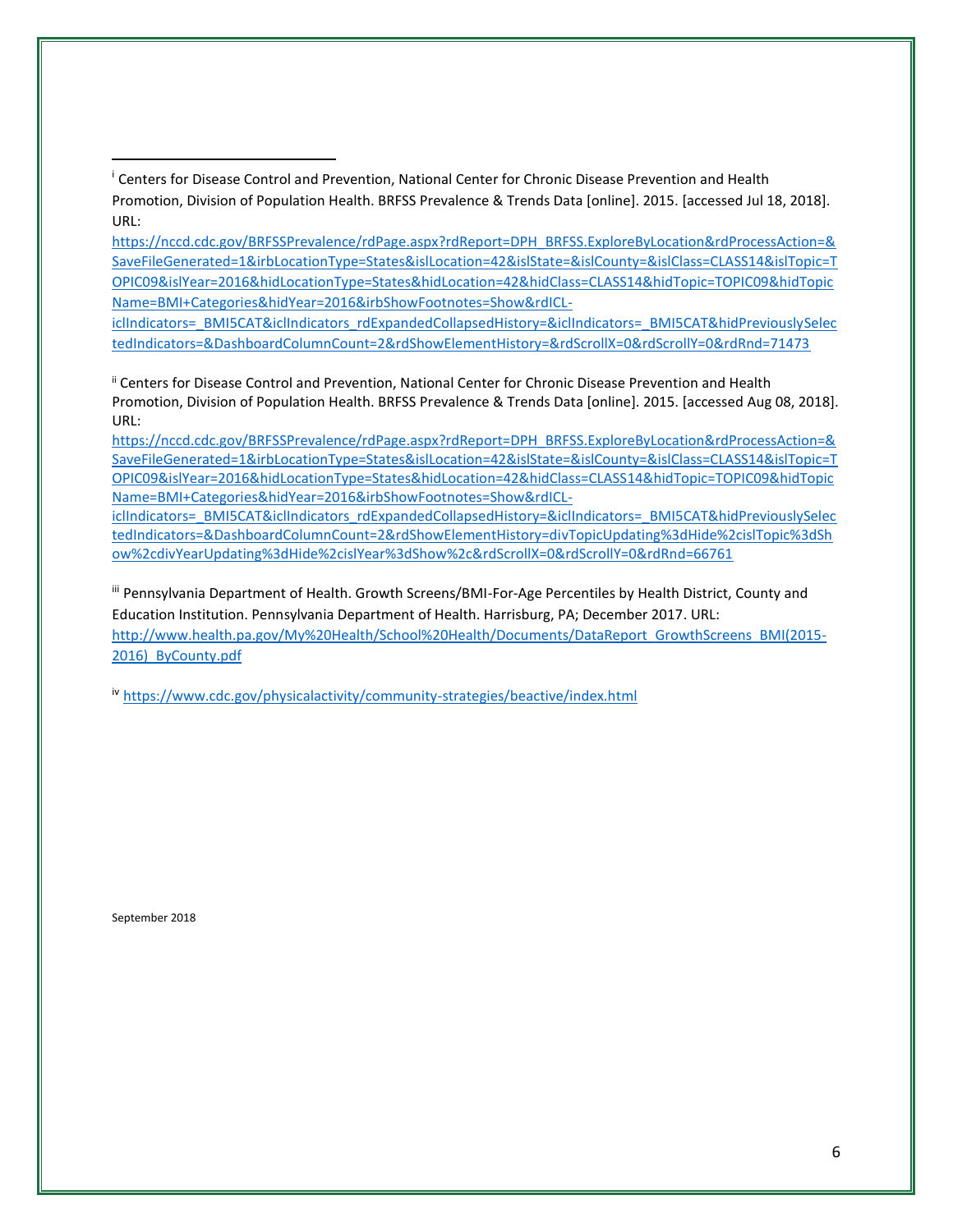#### **Appendix A – Expectations for Plans for Policies**

# **Funding Opportunity for Policies in Support of Enhancing the Built Environment and Expanding Opportunities for Physical Activity**

The following guidance is provided for applicants seeking funding to implement Active Transportation Plans (ATP), Complete Street Policies (CSP) and Vision Zero Policies (VZP). The expectations for use of the funding and information required to be addressed in the application are described.

#### Common Elements

The purpose of this funding program is to enhance the built environment and, thereby, increase opportunities for physical activity, with an emphasis on walking, through plans and policies that promote a safe and equitable built environment. Creation or enhancement of the environment begins with a plan or policy that documents a community commitment to this goal. The plan or policy should create a roadmap for a safe walking infrastructure network though identification of specific projects. The application shall identify *how* the plan or policy will create the roadmap for future enhancements.

Based on previous funding for the development of active transportation plans, WalkWorks encourages applicants to utilize the funds to engage a qualified consultant to perform the work. To the extent that it is known at this time, applications should document the qualifications of internal staff and/or consultants.

This funding may supplement or be supplemented by internal or other external funds. If that is the case, please address that in your application.

Applicants are encouraged to consider the relationship of public health in their plans and/or policies and, thus, their applications for funding. Applicants should address ways in which their proposed planning and policies will enhance the built environment so that opportunities for physical activity are increased and the health of residents improved as well as adherence to requirements of the American Disabilities Act.

The recent proactive steps taken by PennDOT to better enhance communities and mobility through a more collaborative planning effort are also relevant for consideration. PennDOT Connects looks to connect PennDOT, planning partners and communities at the beginning of the construction planning process to learn what elements may be important to include in the specified project, such as bicycle, pedestrian, community health and green infrastructure, to support a community's vision. This commitment to bettering the transportation system and communities builds partnerships that invest in sustainable transportation, leverages resources to improve communities and improves economic competitiveness, access to work and overall quality of life.

Finally, be realistic about what you propose to accomplish with the funds and within the project period.

#### Transportation Plans

In accordance with th[e Pennsylvania Municipal Planning Code,](http://dced.pa.gov/download/pennsylvania-municipalities-planning-code-act-247-of-1968/) every community must have or be covered by a comprehensive plan, including an evaluation of transportation issues. In the case of this funding opportunity, the ATP may be incorporated into a current or future comprehensive plan or it may be a stand-alone document. Either way, it is expected that the plan will identify current and future needs and solutions pertaining to active transportation issues.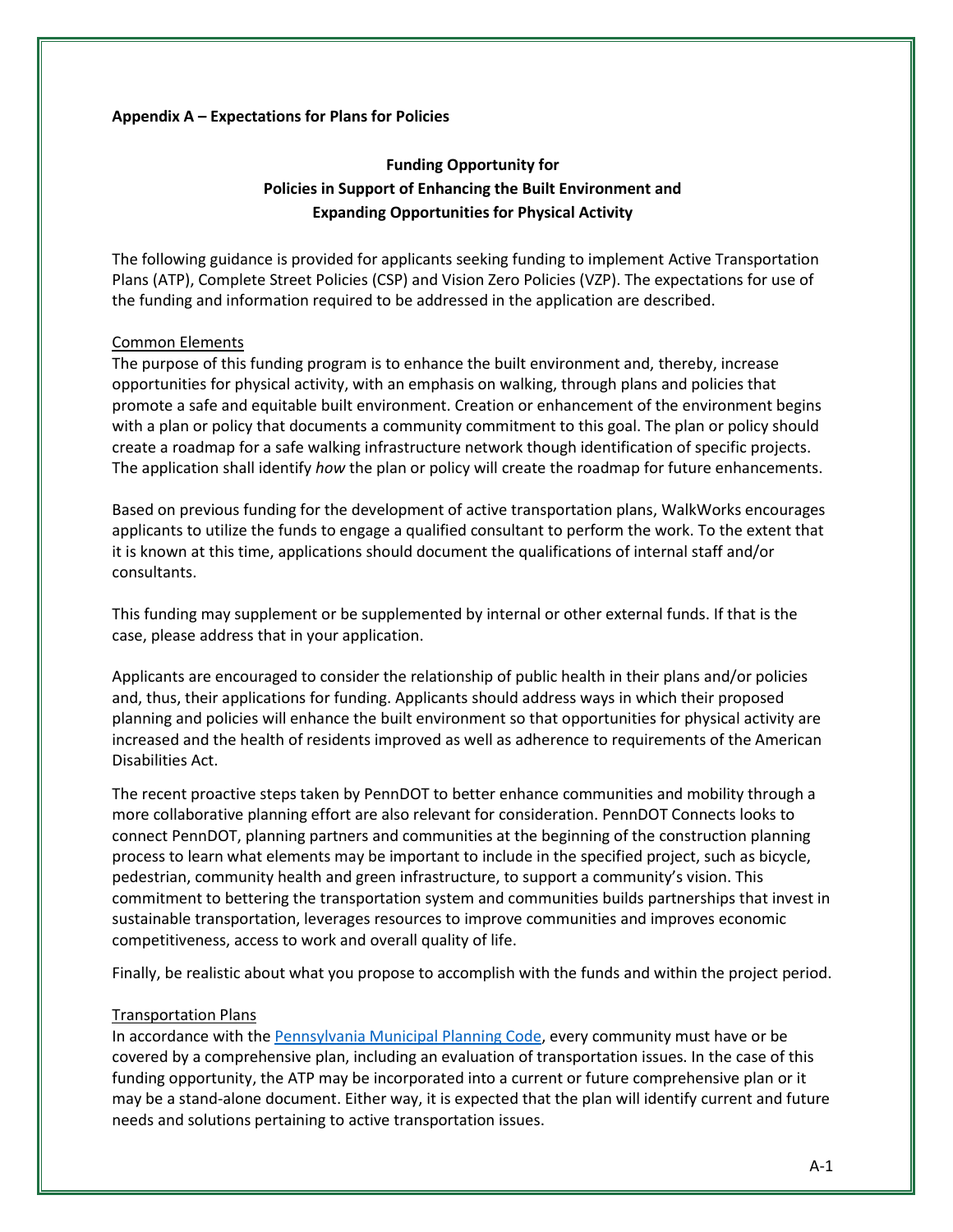Historically, these plans have focused on vehicular transportation. Given the source of this funding and the important relationship of population health and connectivity, funded plans will focus on active transportation – walking and bicycling, at a minimum – rather than primarily roadway improvements. Upon completion, the plan should be formally adopted by the elected body of the community.

Again, the plan should embrace walking, wheeling (bicycles and wheelchairs) and public transportation (if applicable to the community). The resulting plan must illustrate/incorporate, though not be limited to:

- o Utilization of a stakeholder group (specifics categories of representation to be addressed with awardees of funds);
- o Public involvement;
- o Data gathering;
- o Analysis of current and future conditions;
- o Identification and prioritization of specific infrastructure projects to enhance these modes of transportation, which may involve both on-street and off-street infrastructure, including a cost opinion for each priority; and
- $\circ$  An implementation process for future design/construction activities and funding (though there is no expectation that this be an implementation plan).

# Complete Streets Policy (CSP)

Complete Streets is a transportation policy and design approach that calls for streets to be planned, designed, operated and maintained to enable safe, convenient and comfortable travel and access for users of all ages and abilities regardless of their mode of transportation. A CSP identifies a community's commitment to providing future opportunities to implement walking and biking infrastructure on current and/or future streets. Because most streets are shared by vehicles, pedestrians and bicyclists, many communities have adopted or are adopting policies that guide the evaluation and design of these shared transportation spaces. Typically, a CSP identifies general goals and principals to promote complete streets in a community and then determines specific actions or guidelines to evaluate and implement shared spaces for vehicle, pedestrians and bicycles. For the recommended elements and examples of complete street policies, se[e Smart Growth America.](https://smartgrowthamerica.org/resources/the-best-complete-streets-policies-of-2016/)

The application must identify the process by which the municipality (i.e., the applicant) will obtain input from the public and specific interest groups and the means by which the policy will be drafted and adopted. The expectation is that the policy will be adopted by locally elected officials through an ordinance, resolution, street design policy or comprehensive transportation plan. The policy must specify how the community will plan, design and maintain streets so they are safe for all users.

# Vision Zero Policy (VZP)

Vision Zero is a strategy to eliminate all traffic fatalities and severe injuries, while increasing safe, healthy, equitable mobility for all. First implemented in Sweden in the 1990s, Vision Zero has proven successful across Europe and is now gaining momentum across America – not only in major cities as any more than zero deaths – regardless of location – is too many.

A VZP is an *actionable* set of policies calling for zero deaths from traffic crashes by a specified year. It is an ethics-based approach to strategizing to achieve no fatalities or serious injuries. Depending on the community, strategies might include a plan for speed management on streets used by pedestrians and bicyclists, requiring taxi companies to manage their employees or vehicles to prevent speeding and prioritize pedestrian safety and/or implementing a shift from road lighting to human-centric lighting.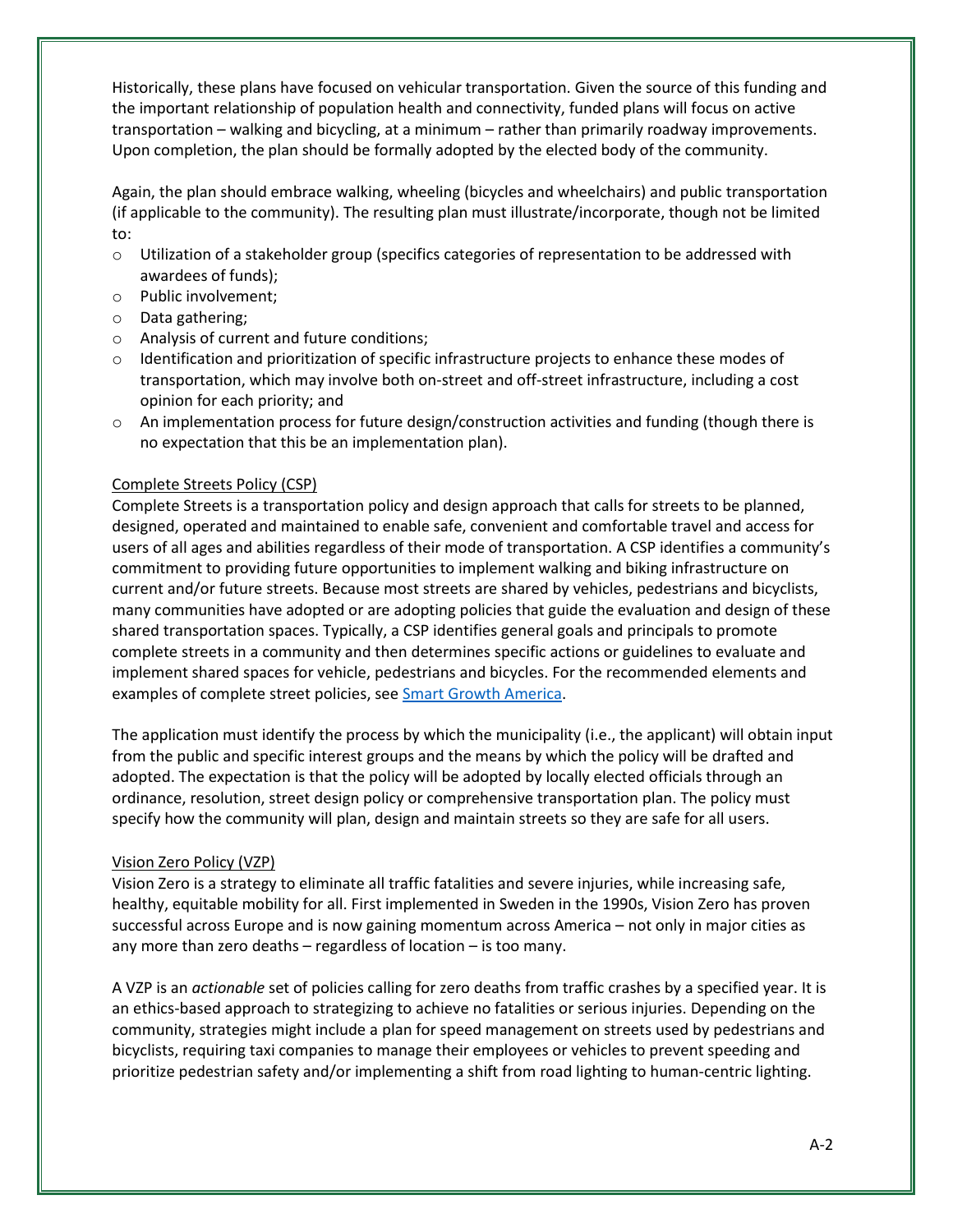Today, road users bear complete responsibility for safety; Vision Zero changes this relationship by emphasizing responsibility must be shared by transportation system/providers (e.g., elected officials, city planners, transportation and traffic engineers) and road users (e.g., obeying speed limits, not texting, etc.). For more information about and examples of Vision Zero policies, see [Vision Zero](https://visionzeronetwork.org/)  [Network.](https://visionzeronetwork.org/)

The application must identify the process by which the municipality (i.e., the applicant) will obtain input from the public and specific interest groups and the means by which the policy will be drafted and adopted. The expectation is that the policy be adopted by locally elected officials through an ordinance, resolution, policy or executive order.

Rev. September 2018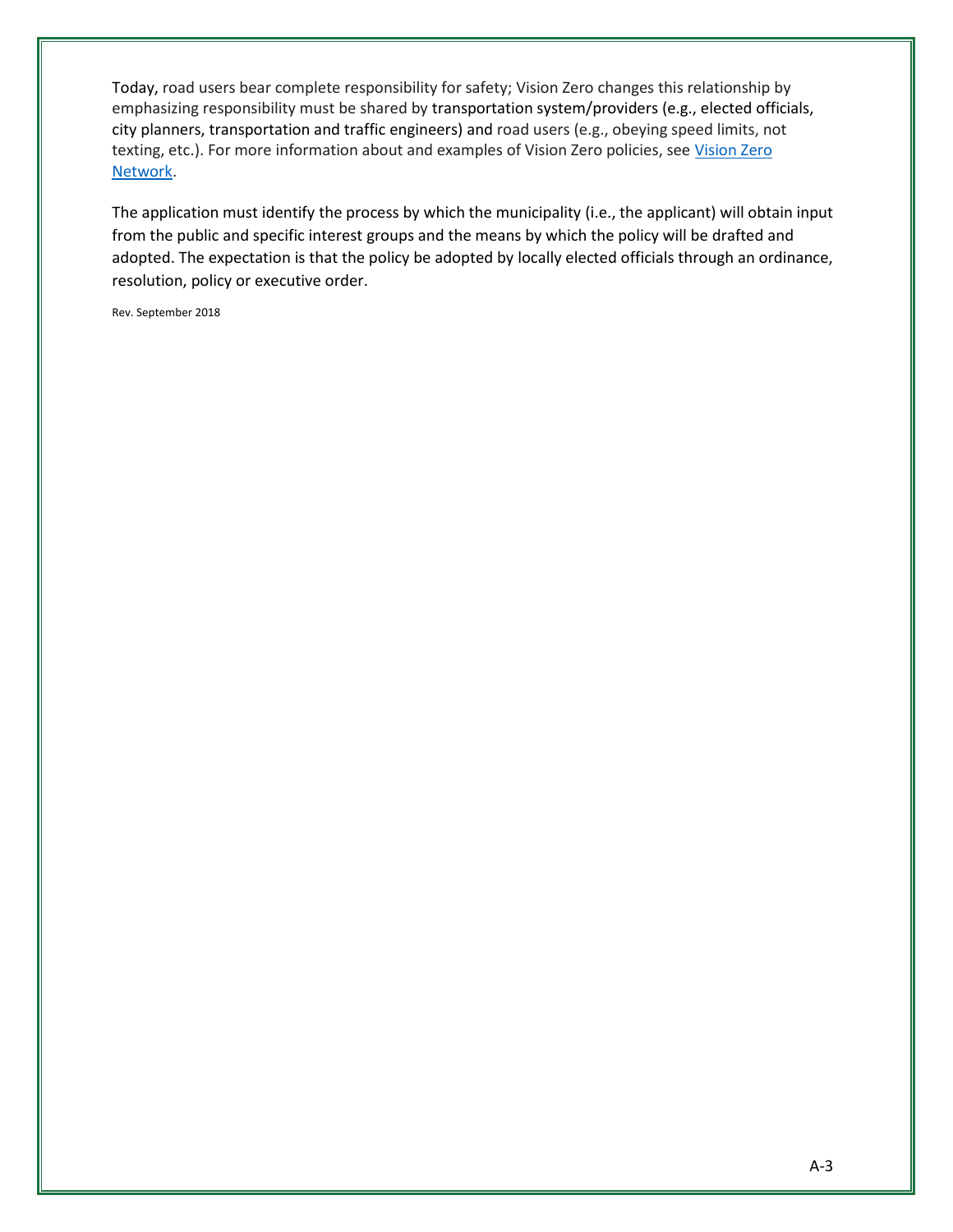### **Appendix B – Letter of Intent**

This letter should be submitted on letterhead and sent, electronically, to[: pawalkworks@pitt.edu.](mailto:pawalkworks@pitt.edu)

Carol Reichbaum University of Pittsburgh Center for Public Health Practice 130 DeSoto Street, A726 Pittsburgh, PA 15261

Dear Carol:

Please be advised that (name of municipality or organizational entity) anticipates submitting an application for funding to assist with the development of:

 $\Box$  A Transportation Plan (e.g., transportation a component of comprehensive plan, standalone pedestrian/bicycle plan);

□ A Complete Streets Policy;

☐ A Vision Zero Policy; or

☐ A combination of the above (please explain \_\_\_\_\_\_\_\_\_\_\_\_\_\_\_\_\_\_\_\_\_\_\_\_\_\_\_\_\_\_\_\_\_\_\_\_\_\_\_\_\_).

In accordance with the Funding Opportunity Announcement, it is our intent to submit an application to [pawalkworks@pitt.edu](mailto:pawalkworks@pitt.edu) no later than October 26, 2018.

Name and contact information of person submitting this letter: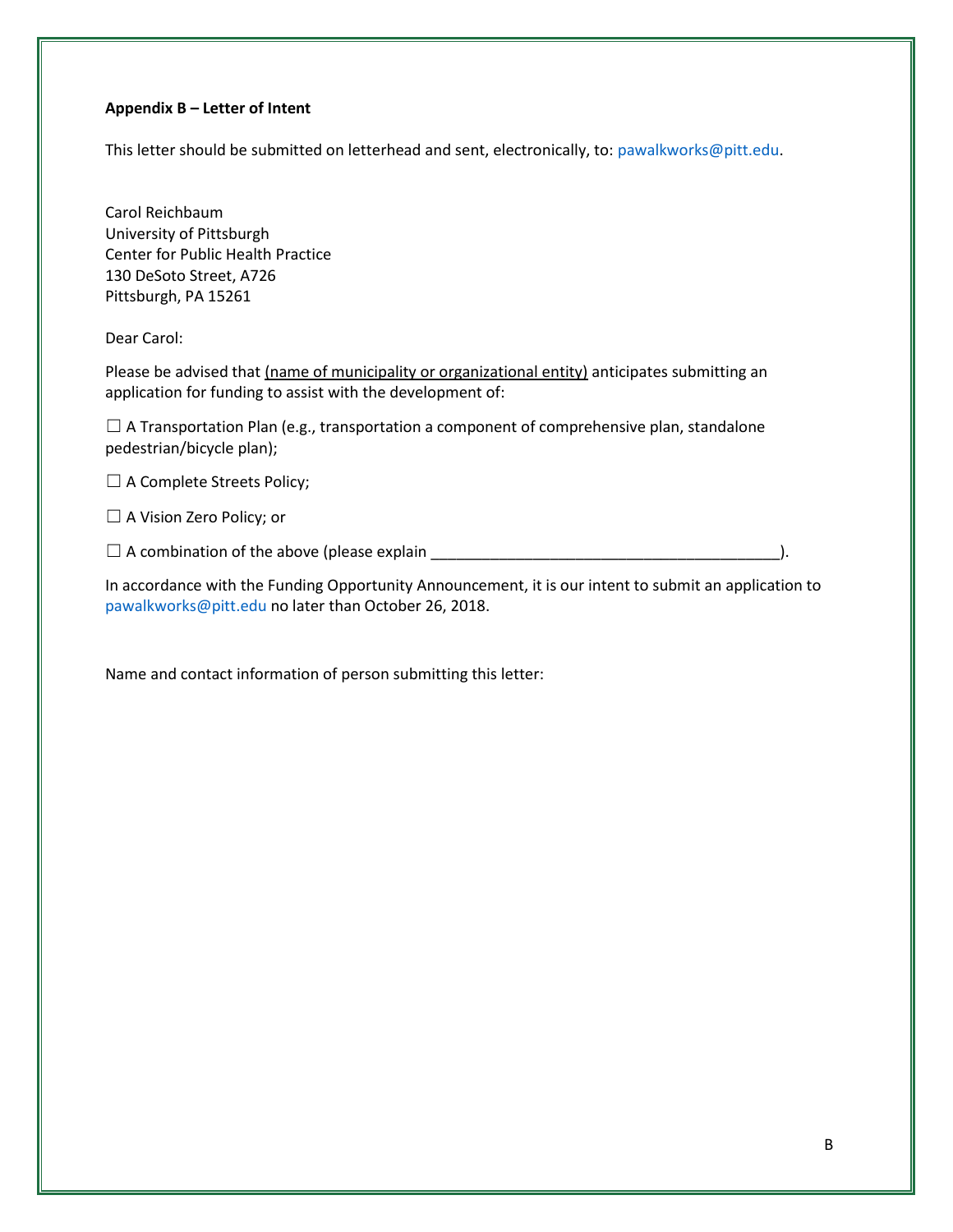| Appendix C - Application Form                                                                                                                                                                                                                                          |  |  |  |  |
|------------------------------------------------------------------------------------------------------------------------------------------------------------------------------------------------------------------------------------------------------------------------|--|--|--|--|
| <b>Development of Plans and Policies</b><br>to Enhance the Built Environment and<br><b>Expand Opportunities for Physical Activity</b>                                                                                                                                  |  |  |  |  |
| If applying for funds for the development of a transportation plan and/or related policies, in accordance with<br>the Funding Opportunity Announcement, please complete the following application and submit to<br>pawalkworks@pitt.edu by 5:00 p.m. October 26, 2018. |  |  |  |  |
| The boxes within this form will expand to accommodate your responses.                                                                                                                                                                                                  |  |  |  |  |
| Applicant organization:                                                                                                                                                                                                                                                |  |  |  |  |
| Enter text                                                                                                                                                                                                                                                             |  |  |  |  |
| Please check the option that best describes your organization:<br>Enter text<br>$\Box$ Other (Please specify.)<br>$\Box$ Municipality<br>$\Box$ MPO/RPO                                                                                                                |  |  |  |  |
| Primary contact email/phone number:<br>Primary contact:                                                                                                                                                                                                                |  |  |  |  |
| Enter text<br>Enter text                                                                                                                                                                                                                                               |  |  |  |  |
| Please check the opportunity(ies) for which you are applying:                                                                                                                                                                                                          |  |  |  |  |
| <b>Transportation Plan</b><br>$\Box$ Complete Streets Policy<br>$\Box$ Vision Zero Policy<br>Choose an item.                                                                                                                                                           |  |  |  |  |
| Will your plan and/or policy be a standalone document or a component of a larger plan? Please explain.                                                                                                                                                                 |  |  |  |  |
| Enter text                                                                                                                                                                                                                                                             |  |  |  |  |
| Please describe the extent to which you anticipate relying on in-house staff and/or consulting services to<br>accomplish your proposed project. If you are confident that you will engage a consultant and are aware of<br>the name of the firm, please provide.       |  |  |  |  |
| <b>Enter text</b>                                                                                                                                                                                                                                                      |  |  |  |  |
|                                                                                                                                                                                                                                                                        |  |  |  |  |
|                                                                                                                                                                                                                                                                        |  |  |  |  |
|                                                                                                                                                                                                                                                                        |  |  |  |  |
|                                                                                                                                                                                                                                                                        |  |  |  |  |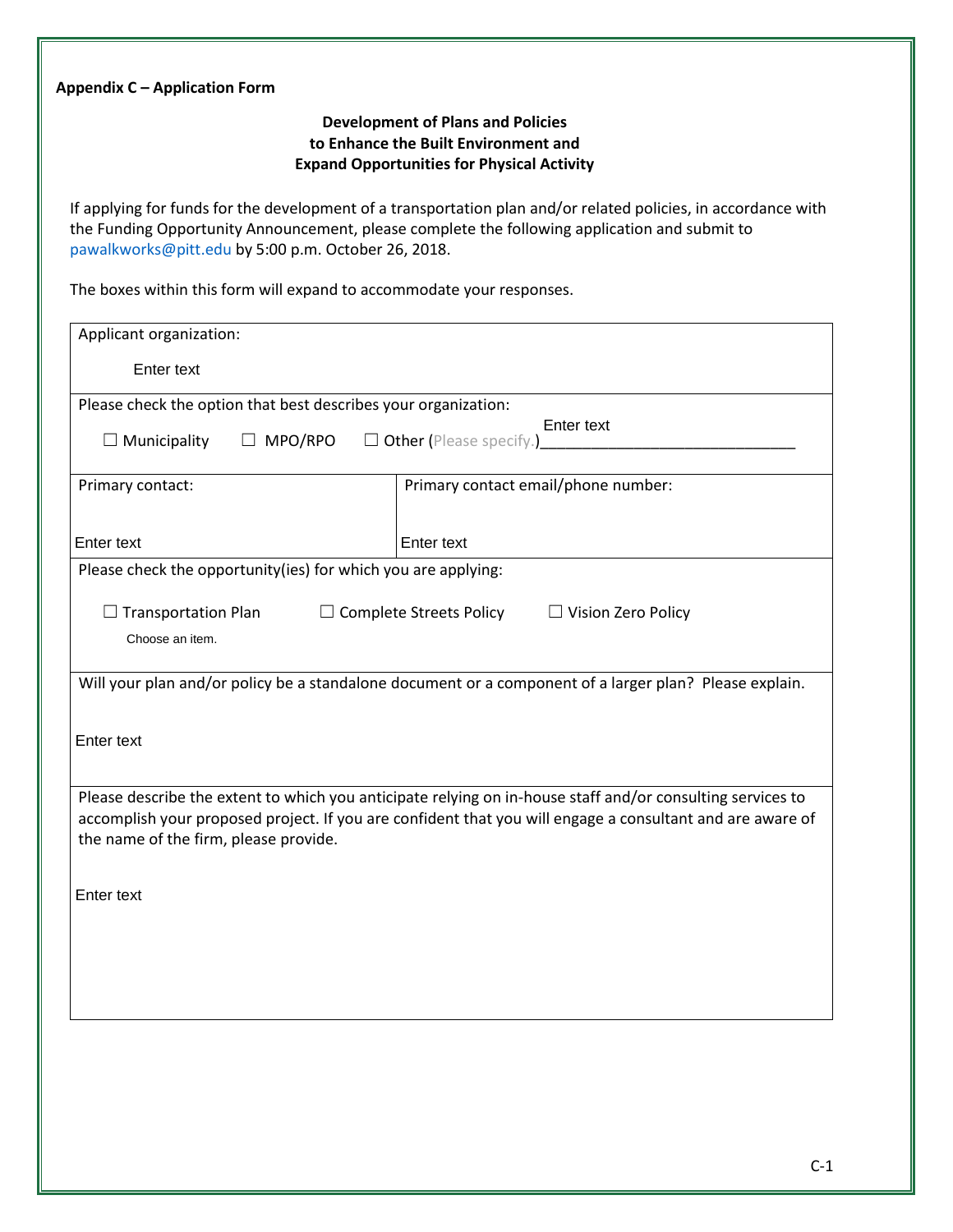If requesting funds for the development of a **Transportation Plan**, please justify your proposal, below. At a minimum, the response should address the following:

- $\bullet$  The need for and anticipated benefits of the plan, including though not limited to demographic characteristics of the community to be served;
- How the plan will enhance the built environment to increase opportunities for physical activity through connectivity;
- Examples of data to be collected;
- The means by which community input will be obtained;
- Broad description of major tasks and estimated duration of each task leading to the accomplishment of the proposed plan within the grant period ending September 30, 2019; and
- Support for the proposal.

See section 7 of the Funding Opportunity Announcement for elements against which applications will be evaluated and Appendix A for additional guidance.

Enter text

| Provide cost estimates, including whether this award will supplemented with additional sources of funding. |  |  |  |  |
|------------------------------------------------------------------------------------------------------------|--|--|--|--|
| Potential award amount                                                                                     |  |  |  |  |
| Transportation Plan: \$10,000 - \$20,000                                                                   |  |  |  |  |
| Total requested amount                                                                                     |  |  |  |  |
| Personnel (including staff and benefits or                                                                 |  |  |  |  |
|                                                                                                            |  |  |  |  |
| consulting services)                                                                                       |  |  |  |  |
| Travel                                                                                                     |  |  |  |  |
| <b>Supplies</b>                                                                                            |  |  |  |  |
| Indirect                                                                                                   |  |  |  |  |
| If additional funds will be made available,                                                                |  |  |  |  |
| attach any relevant documentation.                                                                         |  |  |  |  |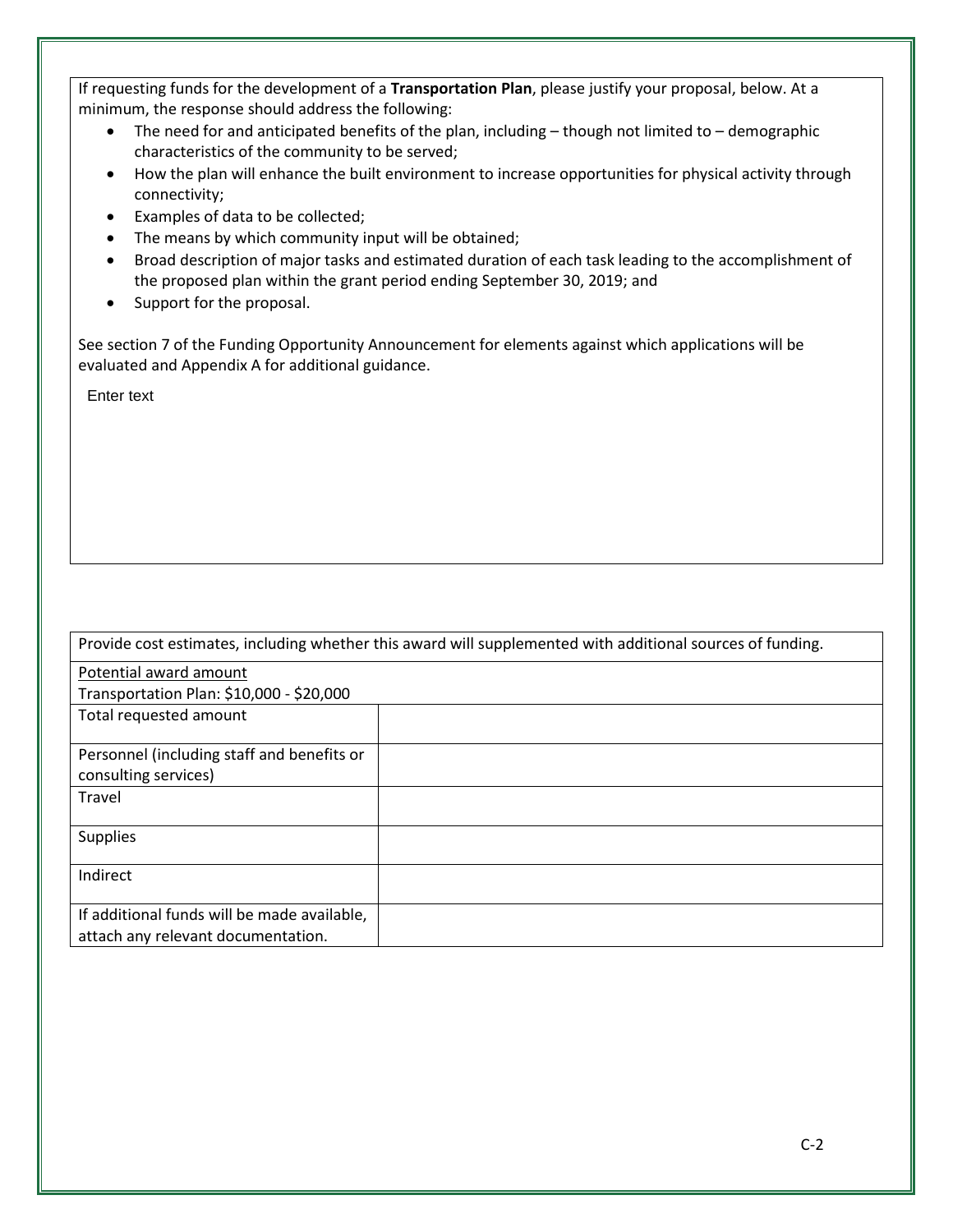If requesting funds for the development of a **Complete Streets Policy** and/or **Vision Zero Policy**, please define your proposal, below. At a minimum, the response should address the following:

- The need for the policy, including characteristics of the community to be served;
- How the policy will enhance the built environment to increase opportunities for physical activity;
- Examples of data to be collected;
- The means by which community input will be obtained;
- Major tasks and estimated duration of each leading to the accomplishment of your proposed policy within the grant period ending September 30, 2019; and
- Support for the proposal.

See section 7 of the Funding Opportunity Announcement for elements against which applications will be evaluated and Appendix A for additional guidance.

Enter text

| Provide cost estimates, including whether this award will be the sole source of funding. |  |  |  |  |
|------------------------------------------------------------------------------------------|--|--|--|--|
| Potential award amount                                                                   |  |  |  |  |
| Complete Streets or Vision Zero Policy(ies): \$3,000 - \$5,000 per policy                |  |  |  |  |
| Total requested amount                                                                   |  |  |  |  |
|                                                                                          |  |  |  |  |
| Personnel (including staff and benefits or                                               |  |  |  |  |
| consulting services)                                                                     |  |  |  |  |
| Travel                                                                                   |  |  |  |  |
| <b>Supplies</b>                                                                          |  |  |  |  |
|                                                                                          |  |  |  |  |
| Indirect                                                                                 |  |  |  |  |
|                                                                                          |  |  |  |  |
| Source and/or amount of additional funds                                                 |  |  |  |  |
|                                                                                          |  |  |  |  |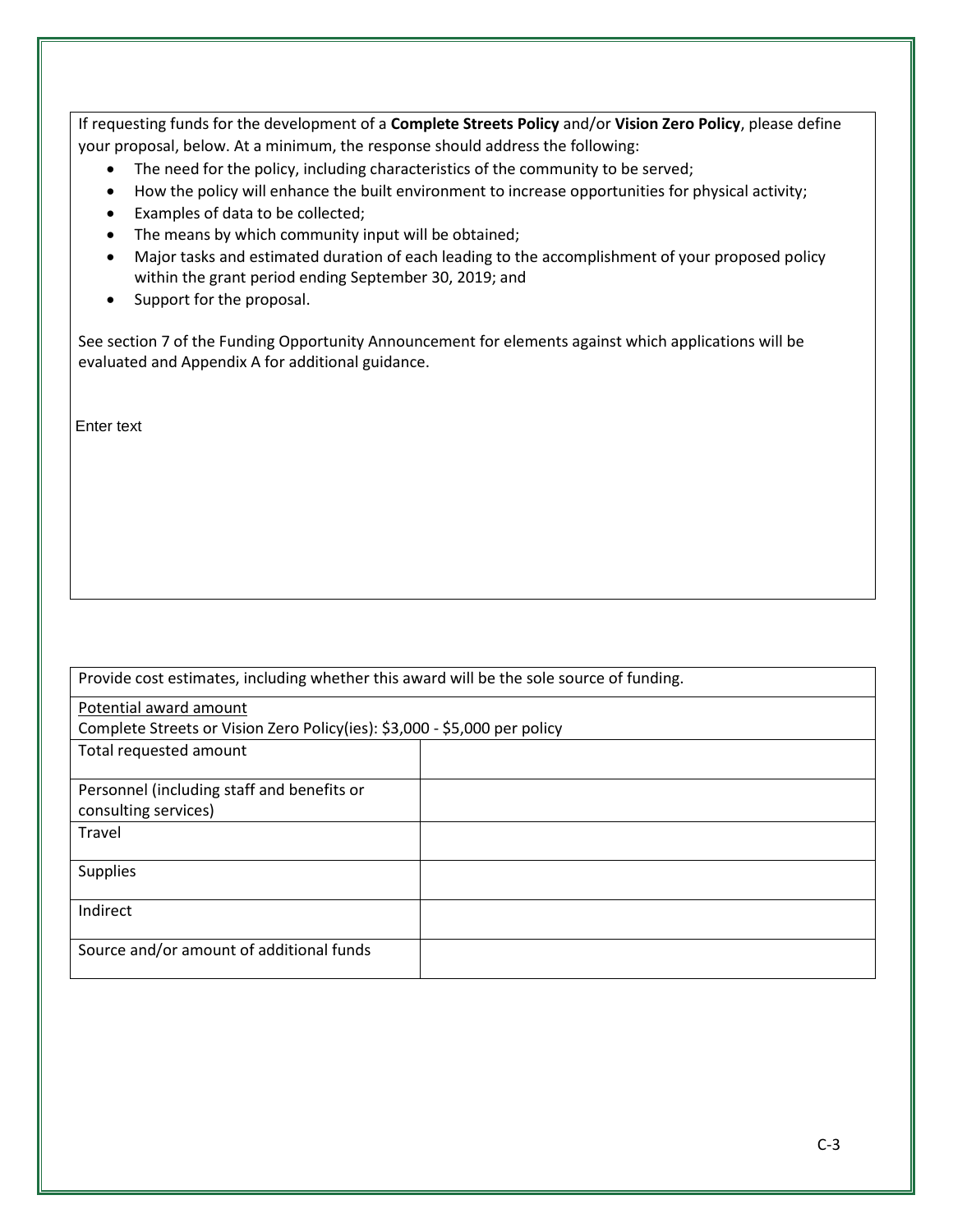Describe your organization's qualifications and capacity to accomplish and implement the proposed project with regard to resources – internal and/or external to your agency. If applicable, provide examples of previous projects. Does this application serve to help complete or continue a previously initiated project?

Enter text

You are invited to participate in a web-based conference call on October 9 from 1:30 p.m. to 2:30 p.m. To participate, call 877-262-2695; access code, 4979341.

Finally, thank you for your interest in making your community more accessible to active transportation!

Rev. 09.13.18